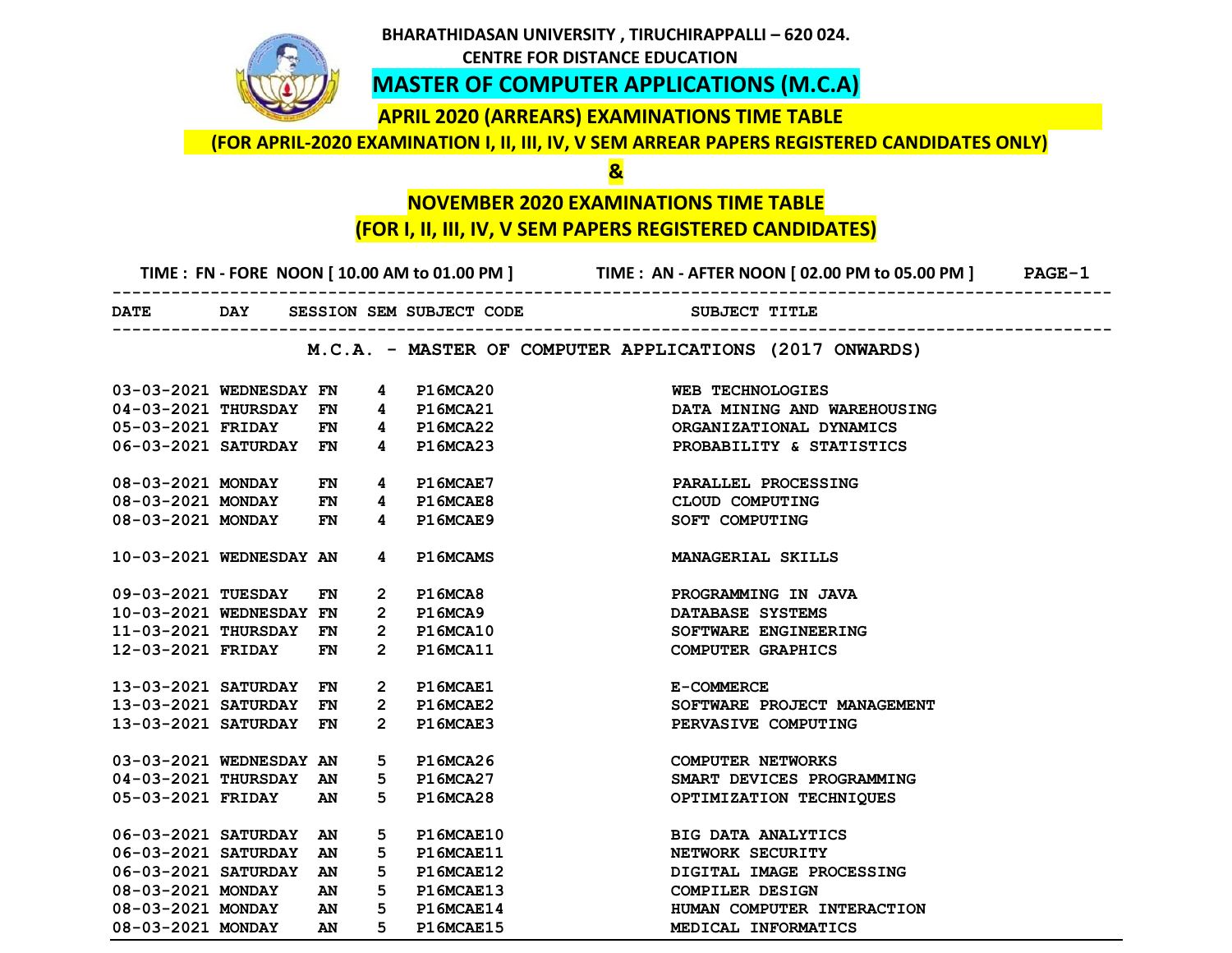**-------------------------------------------------------------------------------------------------------**

| <b>DATE</b>             | DAY |    |    | SESSION SEM SUBJECT CODE | SUBJECT TITLE                          |
|-------------------------|-----|----|----|--------------------------|----------------------------------------|
| 09-03-2021 TUESDAY      |     | AN | 3  | <b>P16MCA14</b>          | DISTRIBUTED TECHNOLOGIES               |
| 11-03-2021 THURSDAY     |     | AN | 3  | <b>P16MCA15</b>          | ACCOUNTING AND FINANCIAL MANAGEMENT    |
| 12-03-2021 FRIDAY       |     | AN | 3  | P16MCA16                 | DISCRETE MATHEMATICS                   |
| 13-03-2021 SATURDAY     |     | AN | 3  | <b>P16MCA17</b>          | ENTERPRISE RESOURCE PLANNING           |
| 15-03-2021 MONDAY       |     | AN | 3. | P16MCAE4                 | ARTIFICIAL INTELLIGENCE                |
| 15-03-2021 MONDAY       |     | AN | 3. | P16MCAE5                 | COMPUTER SIMULATION AND MODELLING      |
| 15-03-2021 MONDAY       |     | AN | 3. | P16MCAE6                 | MOBILE COMMUNICATIONS                  |
|                         |     |    |    |                          |                                        |
| 16-03-2021 TUESDAY      |     | FN | 1  | P16MCA1                  | PROGRAMMING IN C++                     |
| 16-03-2021 TUESDAY      |     | AN | 1. | P16MCA2                  | OPERATING SYSTEMS                      |
| 17-03-2021 WEDNESDAY FN |     |    | 1  | P16MCA3                  | COMPUTER ORGANIZATION AND ARCHITECTURE |
| 17-03-2021 WEDNESDAY AN |     |    | 1  | P16MCA4                  | DATA STRUCTURES AND ALGORITHMS         |
| 18-03-2021 THURSDAY     |     | FN | 1  | P16MCA5                  | OOAD & UML                             |

**M.C.A. - MASTER OF COMPUTER APPLICATIONS (2012 BATCH ONWARDS)**

| 03-03-2021 WEDNESDAY FN |           | 4              | P11MCA20        | .NET TECHNOLOGIES                   |
|-------------------------|-----------|----------------|-----------------|-------------------------------------|
| 04-03-2021 THURSDAY     | FN        | 4              | P11MCA21        | DATA MINING AND WAREHOUSING         |
| 05-03-2021 FRIDAY       | <b>FN</b> |                | 4 P11MCA22      | ACCOUNTING AND FINANCIAL MANAGEMENT |
| 06-03-2021 SATURDAY     | <b>FN</b> | 4              | P11MCA23        | PROBABILITY AND STATISTICS          |
|                         |           |                |                 |                                     |
| 08-03-2021 MONDAY       | FN        | 4              | P11MCAE11       | e-COMMERCE                          |
|                         |           |                |                 |                                     |
| 09-03-2021 TUESDAY      | FN        | 4              | P11MCASD1       | SKILL DEVELOPMENT COURSE            |
|                         |           |                |                 |                                     |
| 10-03-2021 WEDNESDAY AN |           | 4              | <b>P11MCAMS</b> | MANAGERIAL SKILLS                   |
|                         |           |                |                 |                                     |
| 03-03-2021 WEDNESDAY AN |           |                | 3 P11MCA14      | <b>J2EE TECHNOLOGIES</b>            |
| 04-03-2021 THURSDAY AN  |           |                | 3 P11MCA15      | <b>WEB TECHNOLOGIES</b>             |
| 05-03-2021 FRIDAY       | AN        | $\mathbf{3}$   | P11MCA17        | DISCRETE MATHEMATICS                |
|                         |           |                |                 |                                     |
| 06-03-2021 SATURDAY     | AN        | $5 -$          | P11MCA26        | NETWORK SECURITY                    |
| 08-03-2021 MONDAY       | AN        | 5              | P11MCA27        | MOBILE COMPUTING                    |
| 09-03-2021 TUESDAY      | AN        | $5 -$          | P11MCA28        | OPTIMIZATION TECHNIQUES             |
|                         |           |                |                 |                                     |
|                         |           |                |                 |                                     |
| 11-03-2021 THURSDAY     | <b>AN</b> | 5 <sub>1</sub> | P11MCAE16       | HUMAN COMPUTER INTERACTION          |
|                         |           |                |                 |                                     |
| 12-03-2021 FRIDAY       | AN        | 5 <sub>1</sub> | P11MCAE17       | <b>GRID COMPUTING</b>               |
|                         |           |                |                 |                                     |